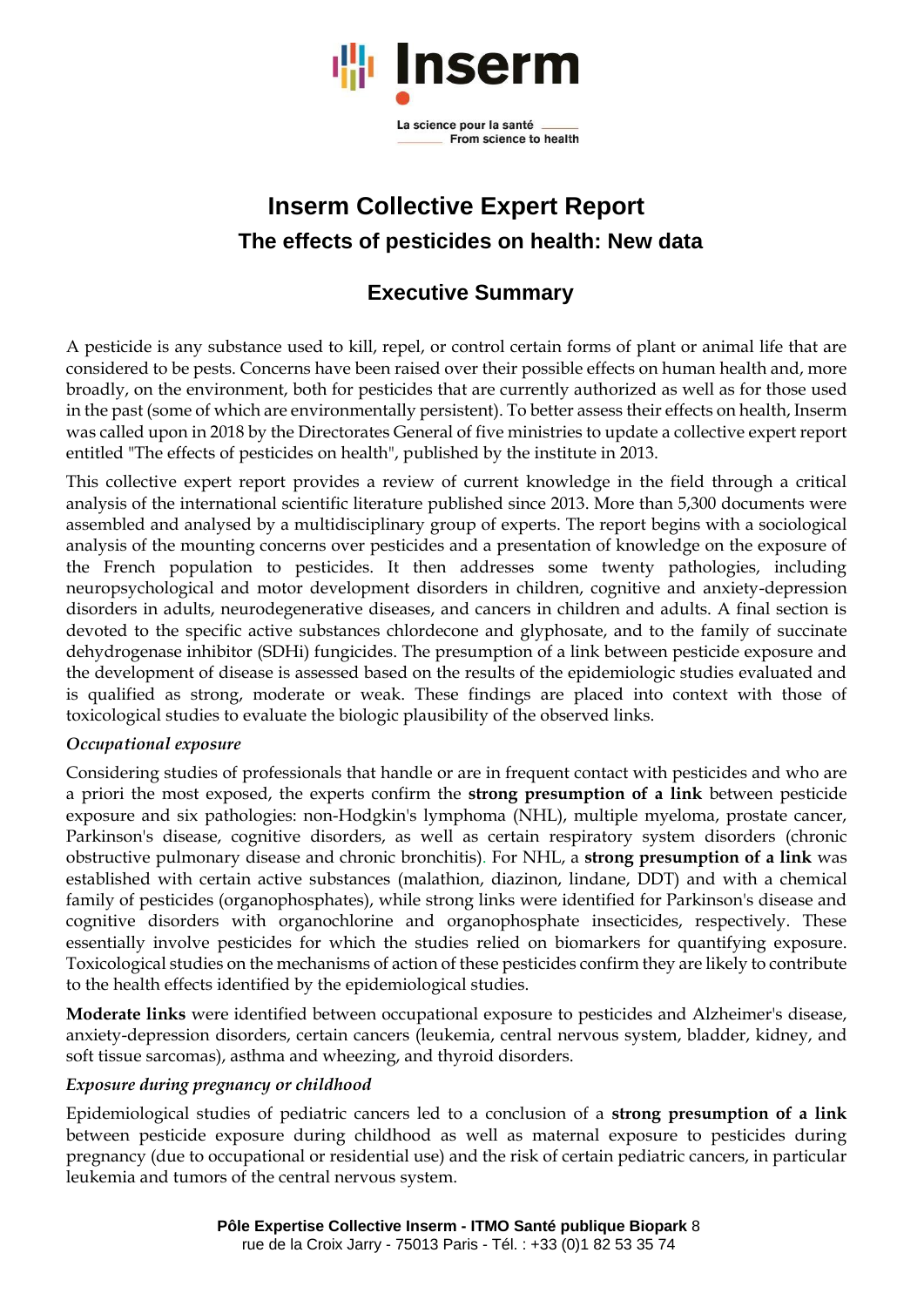

La science pour la santé From science to health

Mother-child cohort studies point to a link between occupational or environmental pesticide exposure during pregnancy and the risk of neuropsychological and motor development disorders in children. It is difficult to identify the specific active substances involved, although a **strong presumption of a link** is found for certain families of pesticides, notably organophosphate insecticides as well as pyrethroids (whose use has increased as a substitute for organophosphates). The link between organophosphates and alterations in sensory functions, as well as motor and cognitive capacities in children is confirmed, and recent studies on pyrethroids establish a link between exposure during pregnancy and risk of internalized behavior problems in children such as anxiety. Experimental toxicology findings in rodents suggest the immature blood-brain barrier is highly permeable to pyrethroids during early developmental stages, supporting the biologic plausibility of this link. Moreover, recent exposure studies have shown that these insecticides, that are used in both agriculture as well as domestic settings, lead to frequent contamination of interior environments.

### *Exposure of residents in agricultural areas*

Populations residing in agricultural areas may be affected by drift of products applied on crops. Indeed, studies suggest an influence of the proximity to agricultural zones and residential contamination by pesticides that is variable depending on the substances, their mode of application and the methods used to evaluate exposure. Ecological and case-control studies with geolocalization based on characterization of agricultural activity in the vicinity of addresses of residence suggest a link between exposure of residents living near agricultural land and Parkinson's disease and also between residential proximity to pesticide application zones (radius <1.5 km) and behavioral traits related to autism spectrum disorders in children. However, these studies have important limitations related to fine assessment of exposure and the absence of individual data, which makes the **strength of this presumption weak.**

#### *Focus on chlordecone, glyphosate and succinate dehydrogenase inhibitors*

Chlordecone, an insecticide used in the French West Indies in the past, persists today in the islands natural environments. The consumption of contaminated foodstuffs has led to the widespread contamination of the population. The **strong presumption** of a link between exposure to chlordecone in the general population and the risk of prostate cancer is confirmed. Based upon a consideration of all epidemiological and toxicological data available, the experts conclude there is convincing evidence of a causal relationship.

With regard to the herbicide glyphosate, the expert review found a **moderate presumption of a link** to an increased risk of NHL. An excess of risk is suggested for multiple myeloma and leukemia, but the results are less solid (**weak presumption of a link**). An analysis of toxicological studies show that mutagenicity tests on glyphosate are generally negative, whereas genotoxicity tests are generally positive, findings consistent with an induction of oxidative stress. Experimental carcinogenesis studies in rodents show an excess of cases but they are not convergent. They report different types of tumors, arising in either males or females, and only at very high doses or in certain strains. Other mechanisms of toxicity (intergenerational effects, disruption of microbiota) are reported in the scientific literature, and it would be interesting to take these into consideration during regulatory assessment procedures.

For SDHi fungicides, which disrupt mitochondrial function by inhibiting the activity of an enzyme complex (SDH) involved in cellular respiration, there are presently no epidemiological data on the possible health effects of these substances in the setting of either professional or environmental exposure. Toxicological and mechanistic studies show that some SDHi fungicides could be considered as endocrine disruptors, at least in the animal models tested (zebrafish). While these substances are non-genotoxic, some show carcinogenic effects in rodents but the finding is disputed on the basis of a mechanism of action that cannot be extrapolated to humans. Additional research is needed to improve the assessment of the carcinogenic potential of SDHi fungicides (and more generally that of non-genotoxic compounds),